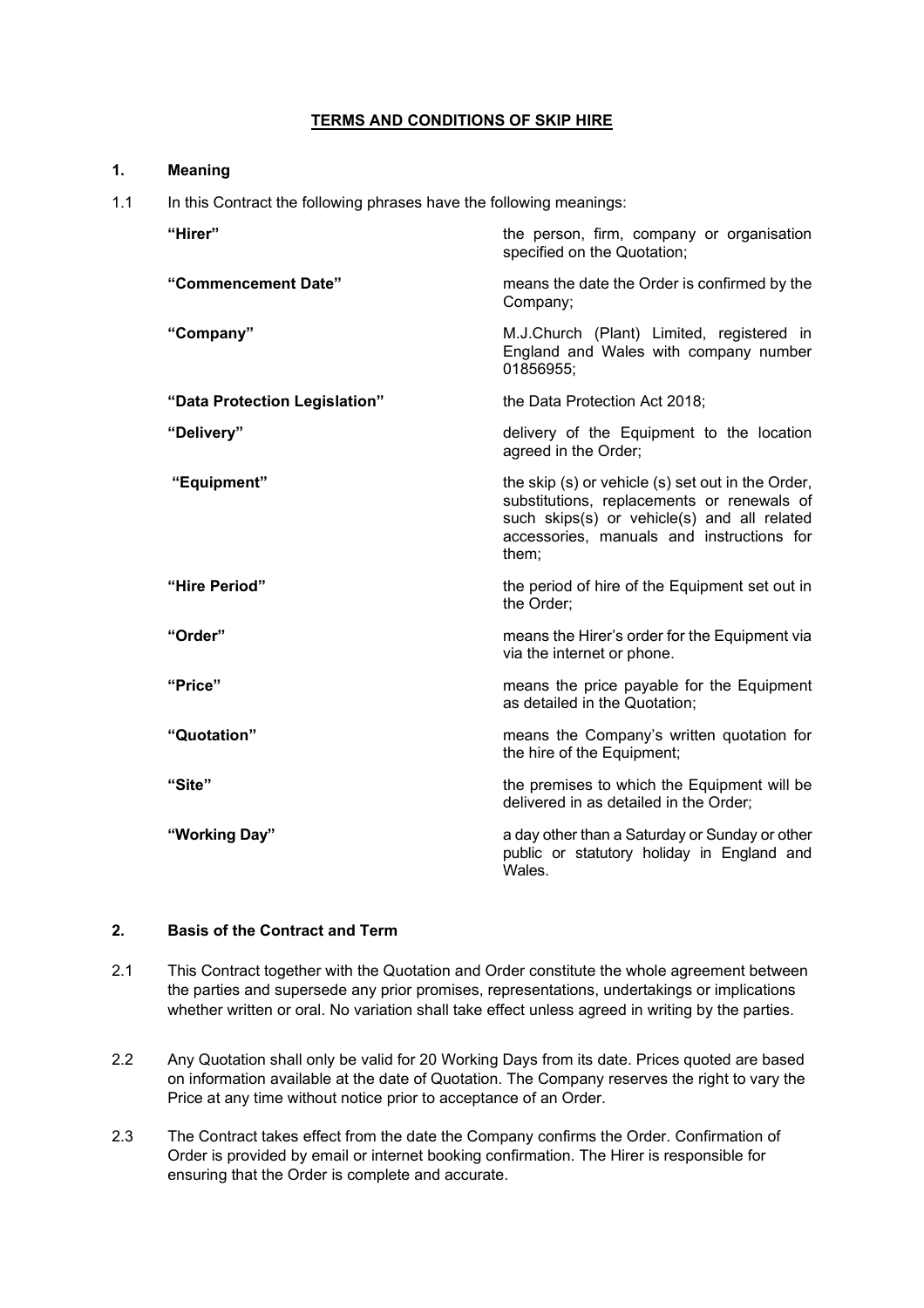- 2.4 Where the hire of the Equipment is to a consumer and the hire would be covered by the Consumer Credit Act 1974 (as amended) the duration of the hire shall not exceed 3 months.
- 2.5 The maximum Hire Period is 14 days for cash customers and 30 days for account customers. It is the responsibility of the Hirer to request collection of the Equipment. Failure to do so will result in unannounced collection and /or additional rental charge being incurred of £50 per week.
- 2.6 The Company reserves the right to make any changes in the specification of the Equipment which are required to confirm with any applicable safety or other statutory requirements. All descriptions and specifications contained on the Company's website or marketing materials are to give an approximate idea and do not form part of the Contract.

#### **3. Terms of Use**

- 3.1 The Hirer shall
	- 3.1.1 provide and maintain all access to the Site for the delivery and collection of the Equipment and ensure that if the Equipment is placed on the public highway, it is properly coned during the hours of daylight and lit during the hours of darkness;
	- 3.1.2 take reasonable care of the Equipment including but not limited to taking adequate and proper measures to protect it from theft and damage, ensure that the Equipment is not overloaded by weight or volume at the point of collection and is filled no higher than the top of its sides. The Company may without liability to the Hirer, refuse to collect the Equipment if it is overloaded and charge a wasted journey fee (see clause 4.3);
	- 3.1.3 be responsible for ensuring the suitability for all access to the siting of the Equipment, taking into account ground conditions, the weight of the Equipment and of the vehicle delivering it. This includes ensuring that the Site can withstand the weight of both the Equipment and the vehicle. The Company will not be responsible for any damage that may occur to property (including but not limited to pavements, paths, gates and ground), persons or vehicles caused by the siting of the Equipment off the public highway;
	- 3.1.4 not place any prohibited waste in the Equipment unless by prior written agreement with the Company. This includes but is not limited to animal carcasses, asbestos, batteries, computer monitors, tyres, electrical items, TV's, printers, microwaves, fluorescent light tubes, food waste, oils, chemicals, corrosives, toxic or danger materials, paint tins with residue, gas cylinders, plasterboard, refrigerators & freezers, mattresses, surgical waste or anything else notified as prohibited by from time to time by the Company;
	- 3.1.5 not use the Equipment for any unlawful purpose;
	- 3.1.6 where the Equipment is to be placed on a location other than on private property, obtain the permission of the Highway Authority as may be required under s.139 Highways Act 1980 and maintain it for the Hire Period. The Company can organise this permit at an additional cost;
	- 3.1.7 not light any fires in or near the Equipment;
	- 3.1.8 not move or reposition the Equipment without the prior written consent of the Company or part with control of the Equipment or allow the Equipment to be confiscated or seized. Any Equipment that is removed whilst in the control of the Hirer will be charged at the full replacement value;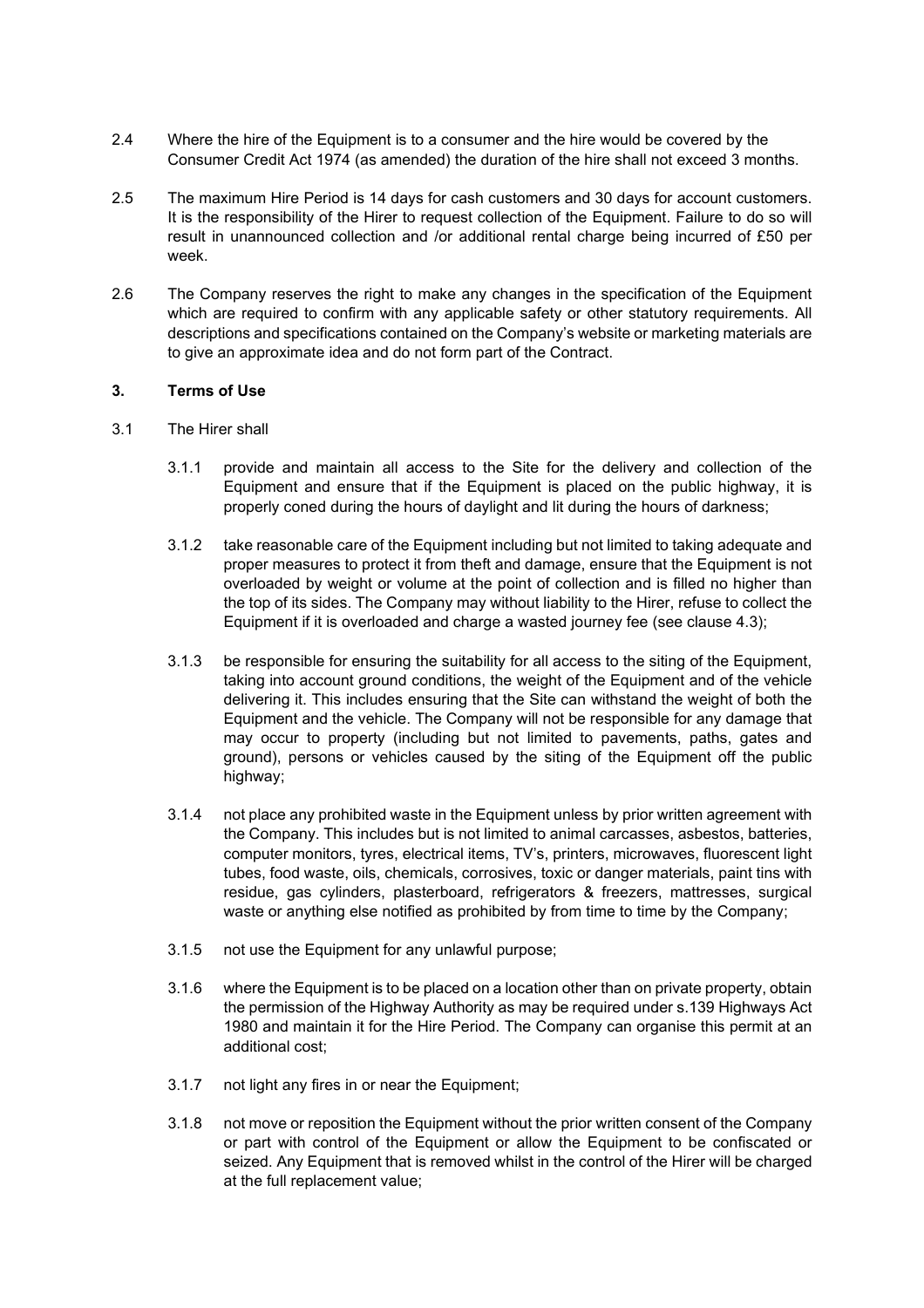- 3.1.9 comply with all safety and use instructions issued by the Company;
- 3.1.10 not alter the Equipment or remove any component of it;
- 3.1.11 permit the Company to inspect the Equipment at any time during the Hire Period;
- 3.1.12 notify the Company immediately if any of the provisions of this clause 3 are breached and cease use of the Equipment until otherwise directed by the Company.

#### **4. Delivery**

- 4.1 The Company undertakes to use its reasonable endeavours to deliver the Equipment on the date specified in the Quotation. All dates are approximate only and time is not of the essence in this regard. The Company shall not be liable to the Hirer if it is prevented or delayed from performing any of its obligations under this Contract by reason of any act or omission of the Hirer.
- 4.2 The Equipment shall be delivered to the Site. The time allowed for loading/unloading is 15 minutes. If the delivery vehicle is kept waiting longer the Company reserves the right to charge a waiting time of £75 per hour. The Hirer must ensure that an authorised representative of the Hirer is present at the Site to take delivery of the Equipment. Acceptance of delivery by the authorised representative shall be evidence that the Hirer has examined the Equipment and confirmed it condition for the Hire Period.
- 4.3 The Company reserves the right to charge a wasted journey fee of £100 if the Company is unable to deliver or collect the Equipment for reasons not attributable to the Company.
- 4.4 Risk in the Equipment will pass to the Hirer on delivery. Title to the Equipment remains with the Company at all times.
- 4.5 Any liability of the Company for non-delivery of the Equipment shall be limited to the direct cost incurred by the Hirer in obtaining replacement Equipment in the cheapest market available less the price of the hire of the Equipment.

## **5. Price and Payment**

- 5.1 The Price shall be payable in accordance with the rates, payment dates and in the currency specified in the Quotation. All Prices are exclusive of VAT where applicable.
- 5.2 If the Hirer is paying by cash, then payment is required on or before delivery otherwise the Equipment will not be delivered. Payment for Hirers with accounts must be made within 30 days from the date of invoice. If an account holder exceeds their agreed limit, payment of any amount in exceed of the agreed limited will become due and payable immediately to settle the balance.[.
- 5.3 No payments shall be deemed to have been received by the Company until it has received cleared funds.
- 5.4 All payments payable to the Company under this Contract shall become due immediately on termination of these Contract despite any other provision.
- 5.5 The Hirer shall make all payments due under this Contract without any deduction whether by way of set-off, counterclaim, discount, abatement or otherwise.
- 5.6 If the Hirer fails to pay any sum due under this Contract on the due date, the Company shall be entitled, without limiting any other rights it may have to charge interest on the outstanding amount at the rate of 4% (if the Hirer is a consumer) or otherwise the rate under the Late Payment of Commercial Debts (Interest) Act.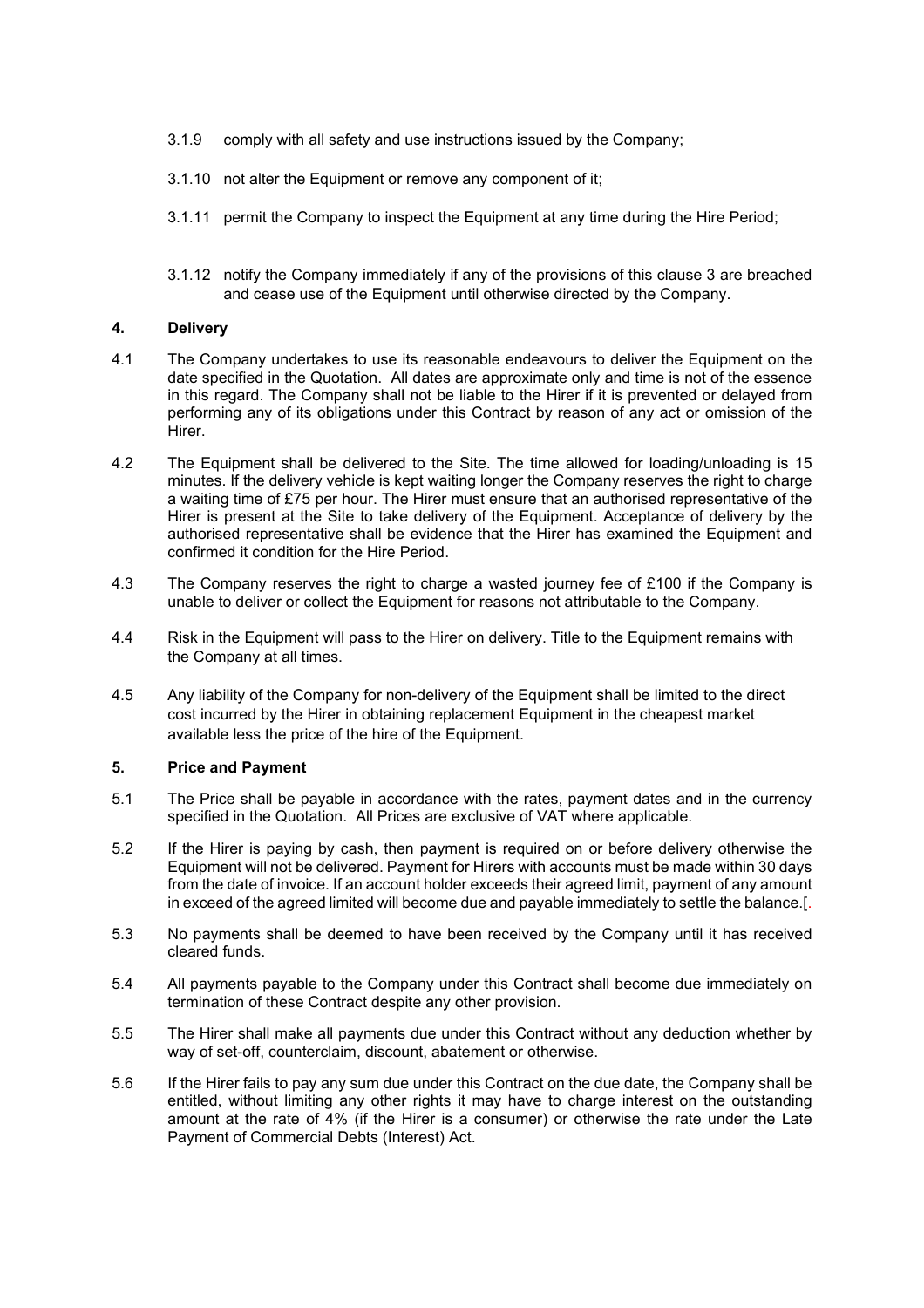### **6. Cancellation of Orders**

- 6.1 If the Hirer is a consumer, the Hirer may cancel the Order in accordance with the Consumer Contracts (Information, Cancellation and Additional Charges) Regulations 2013 within 14 days of the Order provided that the Equipment has not been provided within those 14 days. Cancellation may be communicated by email, phone or in writing. A refund will be provided within 30 days.
- 6.2 Following the Commencement Date, no cancellation or suspension of the Order by the Hirer shall be valid or binding unless notified in writing to the Company and agreed in writing by the Company.

### **7. Liability**

- 7.1 The restrictions on liability in this clause 7 apply to every liability arising under or in connection with this Contract including liability in contract, tort (including negligence), misrepresentation, restitution or otherwise.
- 7.2 Nothing in this agreement limits any liability which cannot legally be limited including liability for
	- 7.2.1 death or personal injury caused by negligence;
	- 7.2.2 fraud or fraudulent misrepresentation;
	- 7.2.3 breach of the terms implied by section 7 of the Supply of Goods and Services Act;
	- 7.2.4 any matter in respect of which it would be unlawful for the parties to exclude or restrict liability.
- 7.3 Subject to clause 7.2, the Company's total liability to the Hirer shall not exceed the Price.
- 7.4 Subject to clause 7.2, the Company shall not be liable under this Contract for any:
	- 7.4.1 losses or damage arising from breach of this Contract by the Hirer;
	- 7.4.2 loss of profits;
	- 7.4.3 loss of sales or business;
	- 7.4.4 loss of agreements or contracts;
	- 7.4.5 loss of anticipated savings;
	- 7.4.6 loss of use or corruption of software, data or information;
	- 7.4.7 loss of or damage to goodwill; and
	- 7.4.8 indirect or consequential loss.
- 7.5 Subject to clause 7.2, all implied terms and conditions as to the quality or performance of the Equipment and any other goods or services provided under this agreement are, to the fullest extent permitted by law, excluded from this agreement.
- 7.6 The Hirer shall indemnify the Company in full against all liabilities, costs, expenses, damages and losses (including any direct, indirect or consequential losses, loss of profit, loss of reputation and all interest, penalties and legal costs (calculated on a full indemnity basis) and all other reasonable professional costs and expenses) suffered or incurred by the Company arising out of, or in connection with any failure by the Hirer to comply with the terms of this Contract.

#### **8. Data Protection**

8.1 The Company agrees to comply with all applicable requirements of Data Protection Legislation.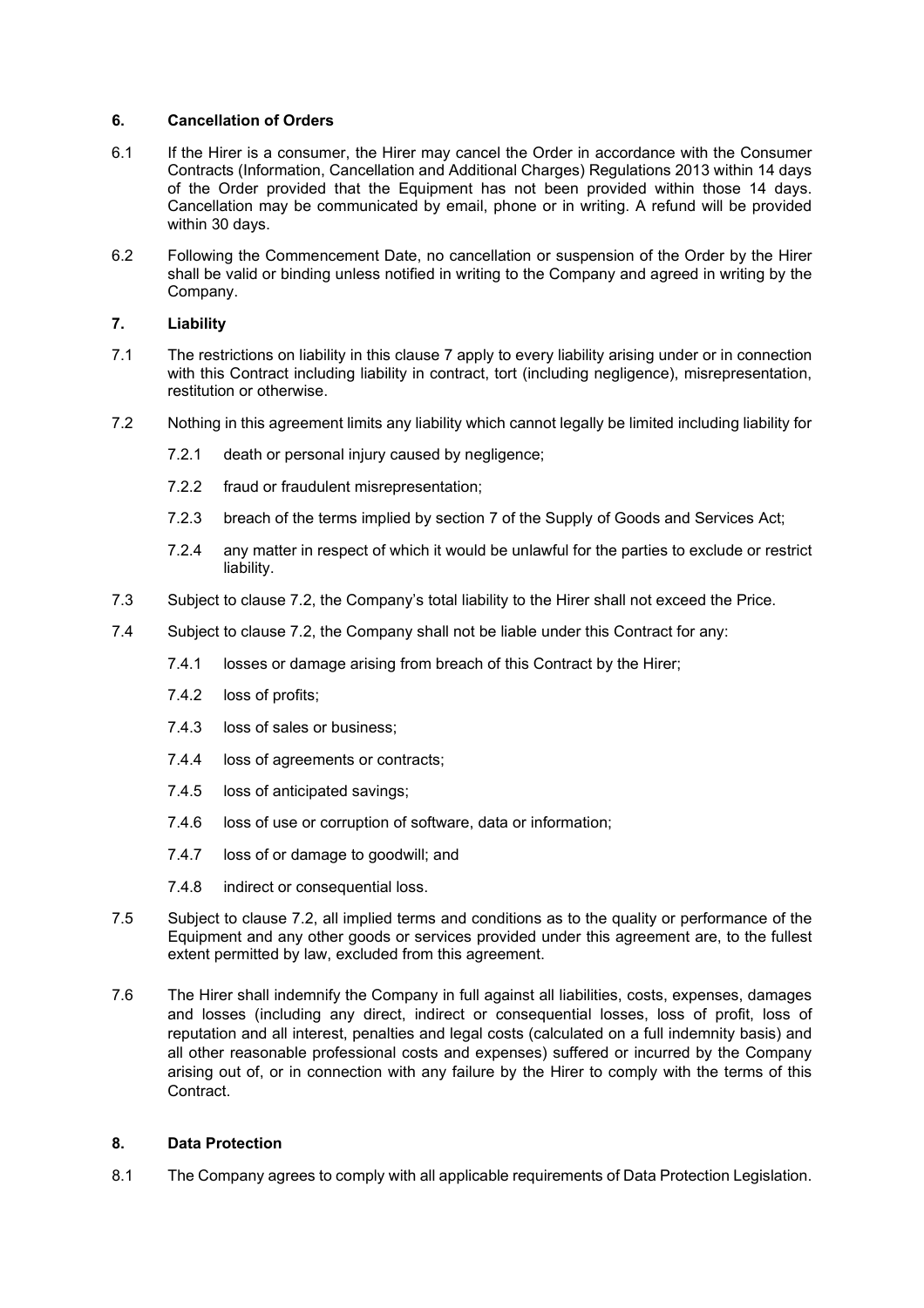8.2 The privacy notice contained on the Company's website sets out the type, scope, nature, duration, and purpose of personal data processed by the Company under this Contract. The Hirer agrees to ensure that it has all necessary appropriate consents and notices in place to enable lawful transfer of the personal data to the Company for the duration and purpose of this Contract.

### **9. Termination**

- 9.1 Without affecting any other right or remedy available to it, the Company may terminate this Contract with immediate effect by giving written notice to the Hirer if the Hirer:
	- 9.1.1 commits any breach of any of this Contract; or
	- 9.1.2 has an encumbrancer take possession of or a receiver or administrator or administrative receiver appointed over any of its property or assets; or
	- 9.1.3 makes a voluntary arrangement with its creditors or becomes subject to an administration order or bankruptcy order or is unable to pay its debts; or
	- 9.1.4 enters into liquidation (except for the purposes of amalgamation or reconstruction and in such manner that the company resulting from it effectively agrees to be bound by or assume the obligations of the Hirer under this Contract; or
	- 9.1.5 ceases or threaten to cease to carry on business.
- 9.2 On expiry or termination of this Contract, however caused:
	- 9.2.1 the Company's consent to the Hirer's possession of the Equipment shall terminate;
	- 9.2.2 the Company may, by its authorised representatives, without notice and at the Hirer's expense, retake possession of the Equipment and for this purpose may enter the Site or any premises at which the Equipment is located;
	- 9.2.3 the Hirer shall immediately pay to the Company all of the Company's outstanding unpaid invoices and interest and in respect of the Equipment. For charges for which no invoice has been submitted, the Company may submit an invoice, which shall be payable in accordance with clause 5.2.
- 9.2 Any provision of this Contract that expressly or by implication is intended to come into or continue in force on or after termination or expiry of this Contract shall remain in full force and effect.
- 9.3 Termination or expiry of this Contract shall not affect any rights, remedies, obligations or liabilities of the parties that have accrued up to the date of termination or expiry, including the right to claim damages in respect of any breach of the Contract which existed at or before the date of termination or expiry.

### **10. Force Majeure**

10.1 The Company reserves the right to defer delivery or to cancel the Order without liability to the Hirer if it or its suppliers are prevented from or delayed in the carrying on of business or fulfilling its obligations to the Hirer due to circumstances outside its or their reasonable control including but, without limitation, strike, lock-out or other industrial action (whether or not relating to either party's workforce), terrorist activity, civil commotion, government action, acts of God (including pandemic), war or national emergency or other circumstances beyond their reasonable control.

#### **11. Miscellaneous**